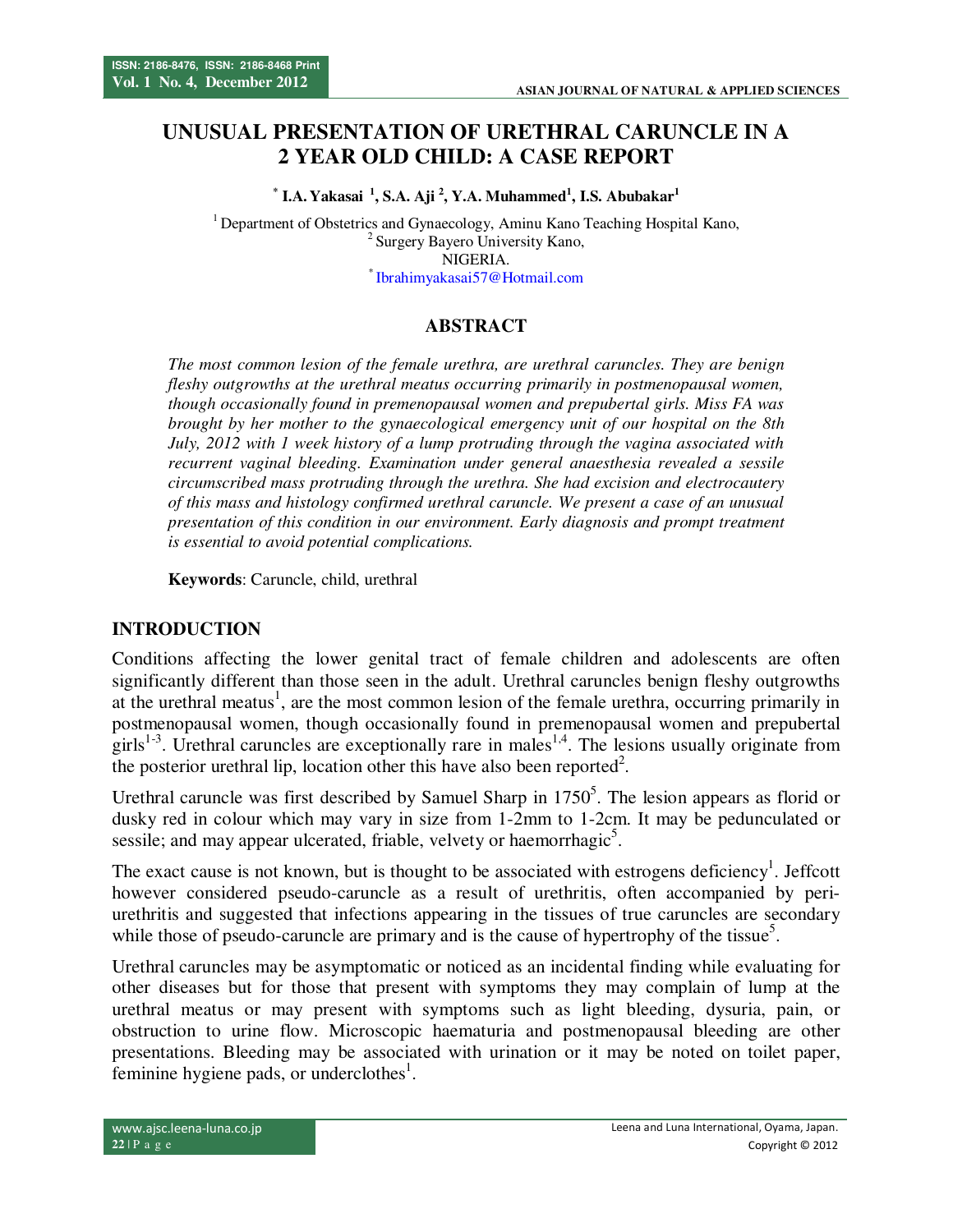# **CASE REPORT**

FA a 2year old girl was brought by her mother to the gynaecological emergency unit of our hospital on the  $8<sup>th</sup>$  July, 2012 with 1 week history of a lump protruding through the vagina associated with recurrent vaginal bleeding which was initially slight but became heavier a day prior to presentation. There was no preceding history of trauma to the genitals or application of corrosives. There was no associated history of urinary retention or incontinence but the child cried on micturition and passed blood stained urine.

On examination she was clinically stable. Her pulse rate was 90 beats per minute and the blood pressure was 80/50 mmHg. Abdominal examination was unremarkable and the vaginal examination revealed normal female external genitalia with blood stained vulva. There was a red sessile lesion, circumscribed and protruding through the urethra which was friable and haemorrhagic. An opening was seen at the center of the lesion through which a feeding tube was passed and clear urine was expressed. Based on these findings an initial assessment of urethral prolapse was made and planned for excision and cauterization.

Her haemoglobin count was 10g/dl, Hb-genotype was AA and the renal function test and urinalysis was normal

She had examination under general anaesthesia, excision and electrocautery of the mass together with the urologist. The excised tissue was sent for histology. A size 12 Foley's catheter was passed and clear urine was seen draining for the bladder. She also had single gauze packed into vagina which was removed after 6 hours. Her postoperative recovery was uneventful and was discharged on prophylactic antibiotics to be reviewed in gynaecology clinic in 1 week. The urethral catheter was left in situ for 5 days.

 A week later she was seen in the gynaecology clinic with no fresh complaints.. The catheter was removed. The histology confirmed urethral caruncle. The mother was reassured that it was a benign tumour. The girl was then discharged from the gynaecological clinic and placed on oestrogen cream.

## **DISCUSSION**

Urethral caruncle is the most common benign lesion of the female urethra, occurring primarily in postmenopausal women, with occasional occurrences in premenopausal women and prepubertal girls<sup>1-3</sup>. The presentation in this patient was as shown in figure 1.

Caruncles in prepubertal girls are quite rare and location other than the posterior lip of the urethra is quite rare too<sup>2</sup>. Only few cases  $(2 \text{ cases})$  in young girls have been reported in the literatures since 1964 and one of them was found at birth<sup>2, 6</sup>. Our patient was only 2 years old and the lesion was not typical presentation of urethral caruncle as it appeared circumferential mimicking urethral prolapse and to the best of our knowledge the first of its type reported from this region.

Even though the exact cause is not known but appearance of the lesion at birth had suggested the possibility of it being congenital in aetiology. Jeffcott classified the lesion as true caruncle or pseudo-caruncle<sup>5</sup>. He defined the true caruncle as a vascular papilloma which presents as a scarlet polyp with a narrow pedicle invariably arising from the posterior lip of the urethral meatus and the pseudo-caruncle as a granuloma of the urethral meatus appearing as diffuse sessile dull red lesion<sup>5</sup> In this patient, the lesion was never noticed at birth and this made us to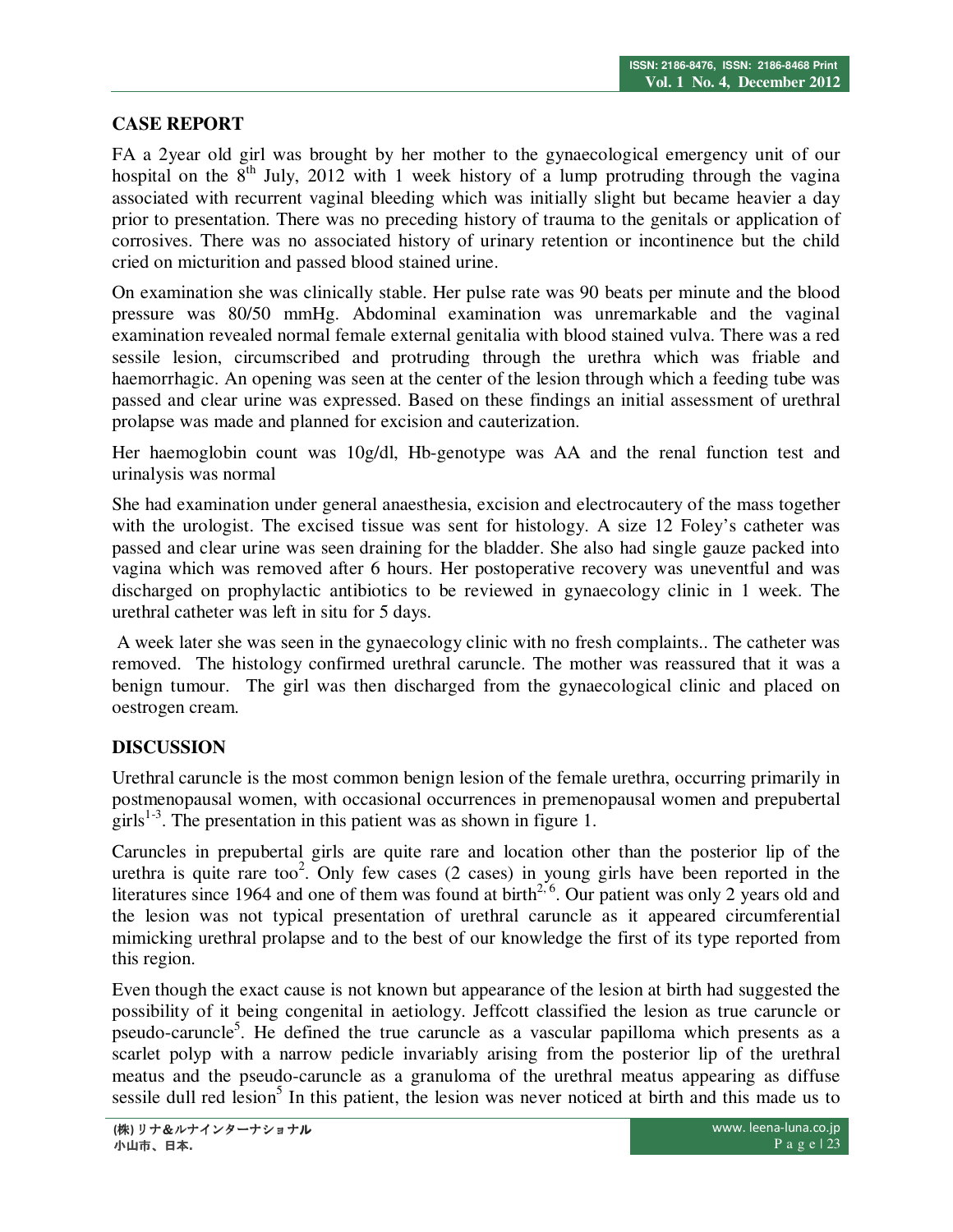suspect infection as the likely primary cause of the hypertrophy of the tissues as seen in pseudocaruncles.

The symptoms of urethral caruncle include painful voiding in 51%; urethral bleeding in 49%, increased urinary frequency and urgency in  $36\%$  and appearance of a mass in 41% of cases<sup>5</sup>. Our patient had a lump protruding through the vagina, vaginal bleeding and cried on micturition suggestive of painful micturition.

 Various forms of treatment have been reported in the literature. Some authors favour electrocoagulation or electro-excision, with electro-coagulation of the base of the lesion seems to be superior to excisional methods<sup>5,6</sup>..

Medical treatment with diethylstilbestrol was published in the literature<sup>7</sup>. It has also been stated that most urethral caruncles can be treated conservatively by warm sitz-baths and vaginal oestrogen replacement and that topical anti-inflammatory may be helpful. However, information on the efficacy of these conservative therapies is lacking in the literature<sup>8</sup>.

The treatment and recurrence of the lesion, seems to be interrelated. Some authors state that electro-coagulation or electro-excision, with electro-coagulation of the base of the lesion seems to be superior to excisional methods<sup>5</sup>. Other authors seem to indicate that various degrees of locally extended excision seem to be successful<sup>5</sup>. Surgical excision is the most preferred method among urologists<sup>9</sup>.

Surgical intervention is usually the treatment of choice for: patients with large symptomatic lesions; those with uncertain diagnosis; those with indurations around the caruncle; in cases of failure to respond to conservative therapy; atypical appearances; or growth over time are indications for excisional biopsy. It has been stated that tumors are found in about 2% of urethral  $caruncles<sup>10,11</sup>$ .

Our patient had electro-excision followed by electro-coagulation of the base and had done very well with no any post excision complication, or recurrence as shown in figure 2 and the histology confirmed urethral caruncle(figure3).

## **CONCLUSION**

Urethral caruncle in pre-pubertal girls is a very rare condition worldwide<sup>1, 2</sup>. An unusual presentation in 2 year old girl has been reported. Various forms of treatment have been reported in the literature. This patient had electro-excision followed by electro-coagulation of the base of the lesion. High index of suspicion, early diagnosis and prompt treatment are essential to avoid potential complications.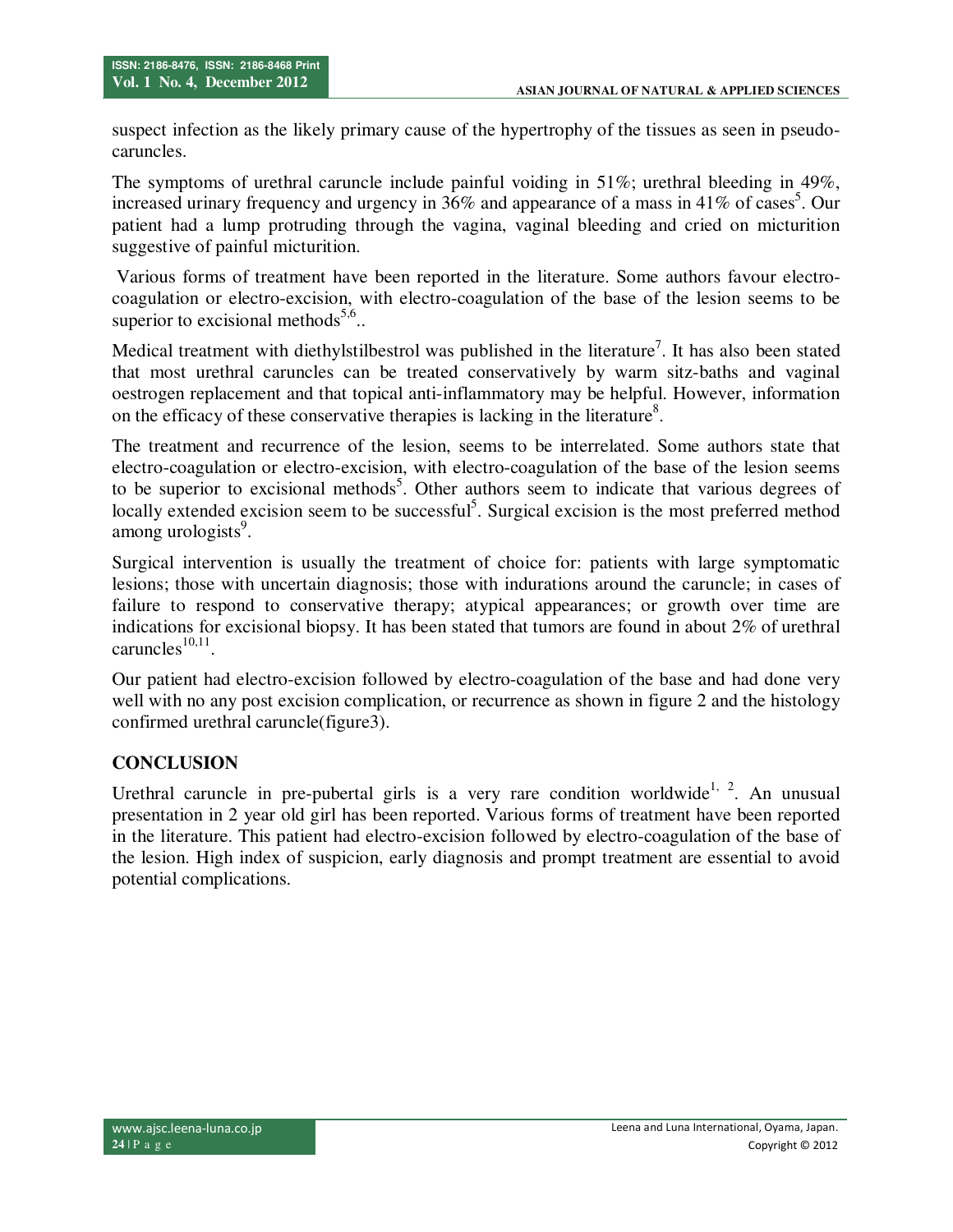#### **REFERENCES**

- [1] Rickey LM. (2011). Urethral Caruncle. In: Barbien R, Brubaker L, Richie JP(editors).
- [2] Turkeri, L., Simsek, F., Akdas, A. (1989). Urethral Caruncle in an unusual location occurring in pre-pubertal girls. *Eur Urol*, 16(2): 153-4.
- [3] Kim K.K., Sin D.Y., Park H.W. (1993). Urethral Caruncle occurring in a young girl: A case report. *J Korean Med Sci*, 160-161.
- [4] Karthikeyan K., Kaviarasan P.K., Thappa D.M. (2002). Urethral Caruncle in a male: A case report. *J Eur Acad Dermatol Venereol*, 16: 72.
- [5] Becker, L.E. (1975). Urethral Caruncle: a herald lesion for distal urethral stenosis. *J Natl Med Assoc*, 67(3): 228-230.
- [6] Jarvi, O.H, Marin S, William G.R.M. de Boer (1984). Further Studies of intestinal heterotopia in urethral caruncle. *Acta Path Microbiol Scand Series*, 92A: 469-474.
- [7] Heller, D.S. (2005). Lower Genital Tract Disease in Children and Adolescents: A review. *Journal of Pediatric and Adolescent Gynecology*, 18(2):75-83.
- [8] Chen, Y.M., Chen, Y.H., Li, P.X. (1981). Urethral caruncle treated with local application of stilbestrol (author's transl) Zhonghua Wai Ke Za Zhi.1981;19:48 [PubMed]
- [9] Kodzo, A., Venyo, G. (2012). Urethral Caruncles: A Review of the Literature. *Webmedcentral Urology*, 3(6):WMC003454.
- [10] Ozkurkcugil, C., Ozkan, L., Tarcan, T. (2010). The effect of Asymptomatic Urethral Caruncle on Micturition in Women with Urinary Incontinence. *Korean J Urol*, 51(4): 257-259. http://kjurology.org/Synapse/Data/PDFData/0020KJU/kju-51-257.pdf
- [11] Sajadi, K.P, Kim, E.D. (2011). Urethral Caruncle treatment & Management emedicine. Article available at: emedicine-medscape.com/article443099-overview